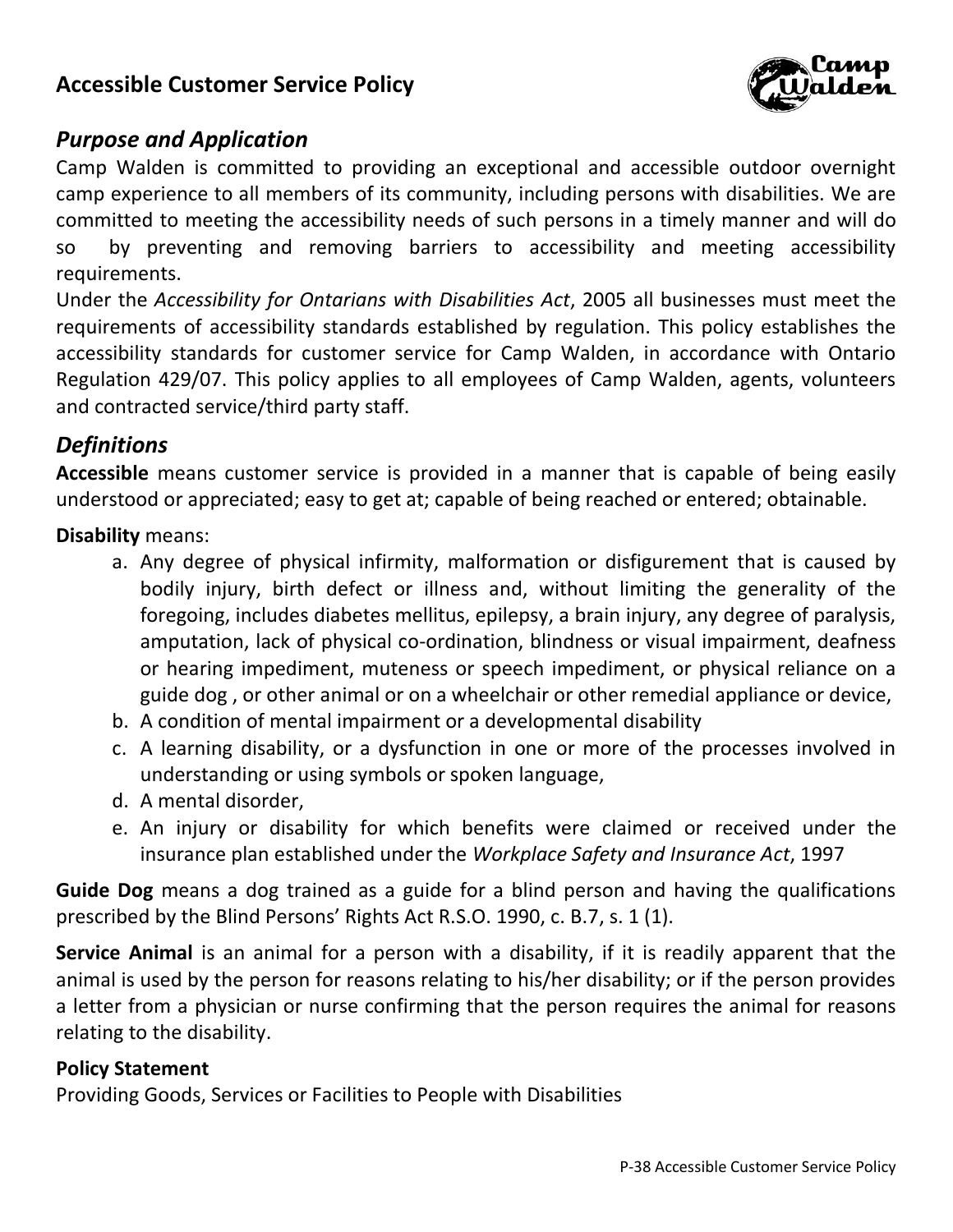

Camp Walden is committed to providing exceptional and accessible service to its customers. Goods and services will be provided in a manner that respects the *dignity and independence* to all customers. The provision of services to persons with disabilities will be *integrated* wherever possible. Persons with disabilities will be given an opportunity *equal* to that given to others, to obtain, use or benefit from the goods and services provided by and on behalf of Camp Walden.

#### **Assistive Devices**

People with disabilities may use their personal assistive devices when accessing our goods, services or facilities. We will ensure that our staff members are trained and familiar with various assistive devices that may be used by community members (such as staff, campers, visitors, contractors, etc.) with disabilities while accessing our goods, services or facilities. If an assistive device presents a significant and unavoidable health or safety concern or is not permitted for other reasons, we shall ensure that other measures are available to enable the person with a disability to obtain, use or benefit from our goods, services or facilities.

### *Policy Requirements*

### **1) Accessibility Training Policy**

- a. Every person who deals with members of the public or who participates in developing Camp Walden's policies, practices and procedures governing the provision of goods and services to the public; including camp staff, volunteers, agents, contractors and others who provide service on behalf of Camp Walden will receive training regarding the provision of goods and services to persons with disabilities.
- b. The training will include the following information:
	- The purposes of the Accessibility for Ontarians with Disabilities Act,
	- How to interact and communicate with persons with various types of disabilities,
	- How to interact with persons with disabilities who use an assistive device, or require the assistance of a service animal or support person
	- How to use equipment made available by the camp to help people with disabilities to access goods and services
	- What to do if a person with a disability is having difficulty accessing services.
- c. Training will be provided to each person according to his or her needs and duties and as soon as is practicable on an ongoing basis in connection with changes to policies, practices and procedures governing the provision of goods or services to persons with disabilities. A record of the dates on which training is provided and the number of individuals to whom it is provided will be kept.

### **2) Feedback Process**

- a. Camp Walden accepts feedback from the public in a variety of methods including:
	- Phone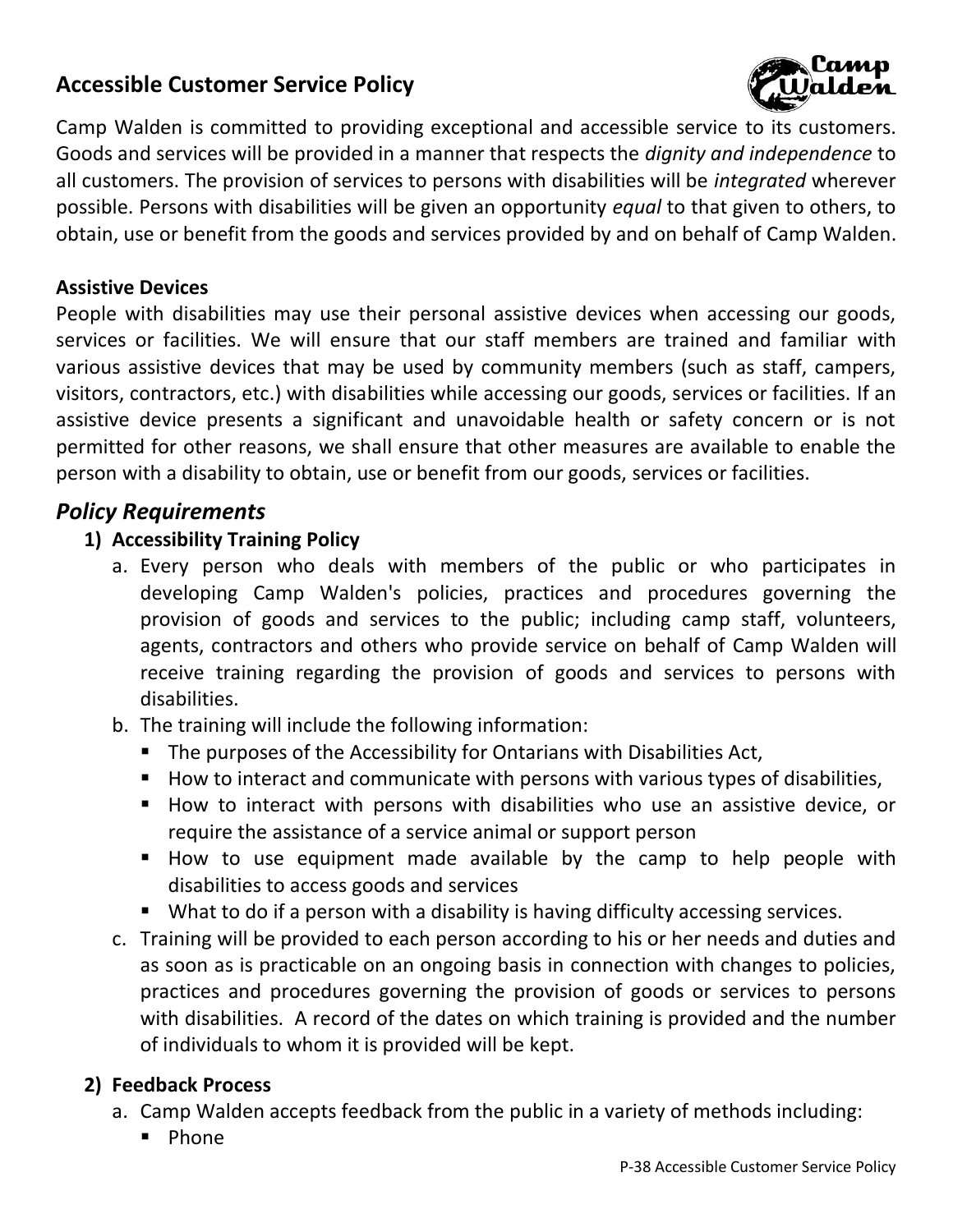

- In person
- Fax
- Email
- And, through feedback forms
- b. All feedback, including feedback regarding good services and facilities, is welcome and will be reviewed and addressed by Sari Grossinger, one of our owners, who can be contacted by email at [sari@camprobinhood.ca](mailto:sari@camprobinhood.ca) or by calling (416) 736-4443. We will ensure that the feedback process is accessible to persons with disabilities by providing, or arranging for the provision of, accessible formats and communication supports, upon requests. A response will be provided in a timely fashion. Complaints, if/when they arise, will be addressed in a timely fashion by our Director and Leadership Teams depending on the nature of the complaint.

### **3) Use of Service Animals and Support Persons**

- a. If a person with a disability is accompanied by a guide dog or other service animal, Camp Walden will ensure that the person is permitted to enter Camp Walden's facilities with the animal and to keep the animal with him or her unless the animal is otherwise excluded by law. Where a service animal is excluded by law, Camp Walden will ensure that other measures are available to enable the person with a disability to obtain, use and benefit from the camp's goods and services. The service animal must be under the care and control of the individual at all times.
- b. If a person with a disability is accompanied by a support person, Camp Walden will ensure that both persons are permitted to enter the camp facilities, and that the person with a disability is not prevented from having access to the support person. Camp Walden Ltd. may require a person with a disability to be accompanied by a support person when in a camp facility, but only if a support person is necessary to protect the health or safety of the person with a disability or the health or safety of others in the facility. If an amount is payable by a support person for admission, or otherwise, to a premise, Camp Walden will ensure notice is given in advance about the amount.

### **4) Notice of Temporary Disruptions**

Camp Walden shall provide notice of disruption of services to the public.

- a. Any Notice of Disruption will contain the following:
	- Reason for the disruption
	- Anticipated duration
	- Alternative facilities or services
- b. Camp staff will provide such notice in at least one of the following three methods:
	- Notice physically posted at the site of the disruption
	- Notice on the camp website